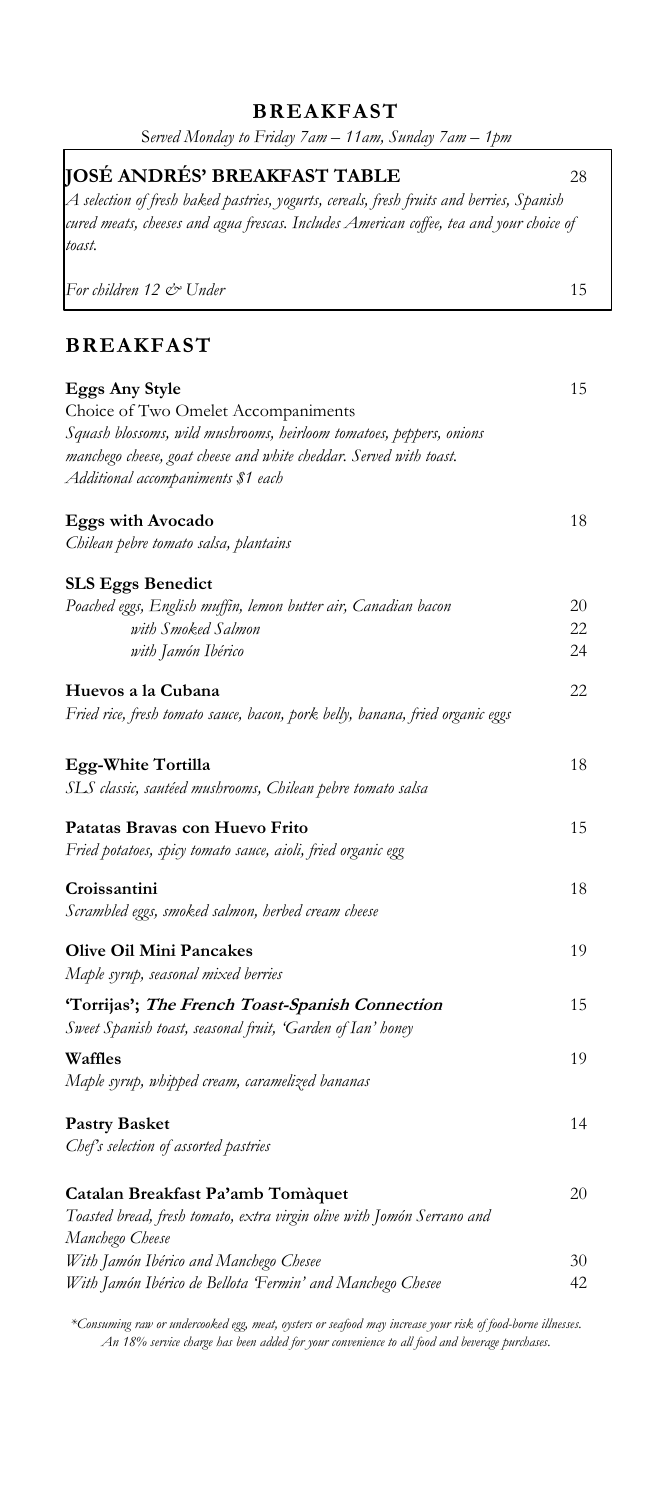| Served Monday to Friday 7am - 11am, Sunday 7am - 1pm                       |      |
|----------------------------------------------------------------------------|------|
| <b>Tropical Fruit Assortment</b><br>Fresh berries and seasonal fruit       | 15   |
| <b>Yogurt Parfait</b>                                                      | 12   |
| Mixed berries and Greek yogurt, House Granola and 'Garden of Ian' honey    |      |
| <b>Breakfast Sides</b>                                                     | 6    |
| Crispy bacon, asparagus, SLS breakfast potatoes, butifarra pork sausage,   |      |
| chicken sausage                                                            |      |
| <b>BEBIDAS</b>                                                             |      |
| "Juicee" Cold Press Juices                                                 | 12   |
| Fresh pressed, made from locally sourced raw fruits and vegetables         |      |
| <b>Green Lover</b>                                                         |      |
| Green apple, cucumber, kale, spinach, celery, parsley, romaine, lemon      |      |
| <b>Green Goddess</b><br>Pineapple, green apple, kale, ginger               |      |
| Shine                                                                      |      |
| Pineapple, green apple, cucumber, ginger                                   |      |
| <b>After Party</b>                                                         |      |
| Green apple, carrot, cucumber, beet, lemon, ginger                         |      |
| <b>Watermelon Kiss</b>                                                     |      |
| Watermelon, pineapple, lemon, mint                                         |      |
| Juices                                                                     |      |
| Grapefruit, Pineapple, Cranberry & Fresh Squeezed Orange                   | 6    |
|                                                                            |      |
| <b>JOJO TEAS</b>                                                           | 9    |
| Breakfast Tea, Assam, India, Sri Lanka, Kenya                              |      |
| Organic Black, Tamarind, Guava, Molasses                                   |      |
|                                                                            |      |
| Chamomile Flower, Egypt                                                    |      |
| Organic Herbal Tea, Apple, Flower Pollen, Hint of Black Pepper             |      |
| Green Jasmine Pearls, Fujian, China                                        |      |
| Organic Green and White Teas, Floral, Jasmine, Soft Buttery Grass          |      |
| Peppermint, Oregon, USA                                                    |      |
| Organic Herbal Tea, Eucalyptus, White Pepper, Dark Chocolate               |      |
|                                                                            |      |
| Per'La COFFEE                                                              |      |
| Bazaar Signature Espresso Blend                                            | 5    |
| A truly handcrafted blend that is full of flavor and texture with profiles |      |
| ranging from bitter-sweet chocolate to lightly roasted nuts                |      |
| <b>Cold Brew</b>                                                           | 7    |
| Latte, Cappuccino, Macchiato                                               | 5.50 |
| Pot of Coffee                                                              | 12   |
|                                                                            |      |

**BREAKFAST**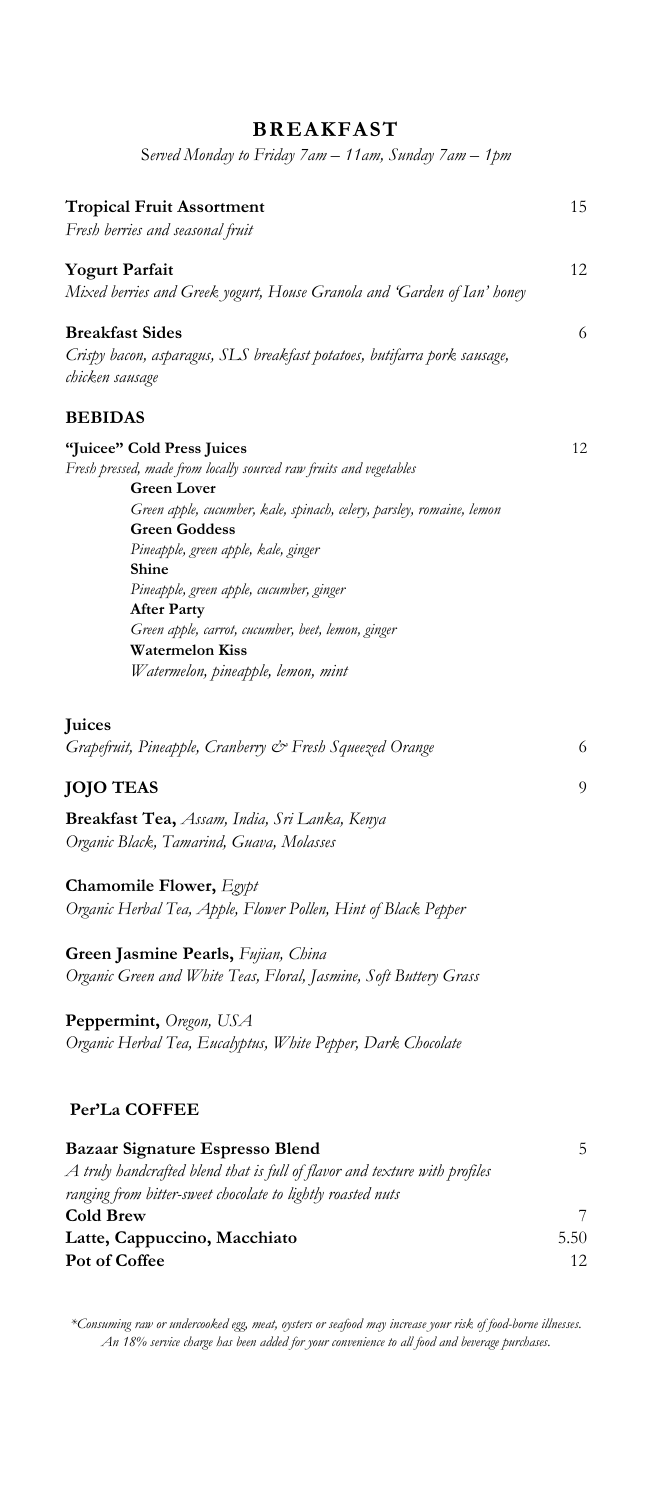## **LUNCH**

S*erved daily from 11am – 3pm. Dishes with \* are served from 11am-6pm daily*

| <b>TAPAS</b>                                                                                   |    |
|------------------------------------------------------------------------------------------------|----|
| *Patatas Bravas<br>Fried potatoes, spicy tomato sauce, aioli                                   | 12 |
| *Croquetas de Jamón                                                                            |    |
| Spanish ham béchamel fritters                                                                  | 13 |
| *Croquetas de Pollo                                                                            | 12 |
| Chicken béchamel fritters                                                                      |    |
| *Croqueta Duo                                                                                  |    |
| Duo of chicken and ham croquetas                                                               | 14 |
| Tzatziki                                                                                       | 14 |
| Endive leaves                                                                                  |    |
| Salmon roe                                                                                     | 17 |
| *Watermelon and Tomato Skewers                                                                 | 10 |
| Pistachios, Pedro Ximenez                                                                      |    |
| *South Beach Chips<br>Yogurt, tamarind, coffee                                                 | 8  |
| Guacamole con Frutas<br>Made to order, seasonal tropical fruits, queso fresco, mariquitas      | 12 |
| <b>Cheese and Embutidos Platter</b><br>Iberico ham, lomo Ibérico, chorizo, Manchego, Garrotxa, | 32 |
| Catalan-style tomato bread<br>Substitute Jamón Ibérico de Bellota 'Fermin'                     | 48 |
| <b>RAW BAR</b>                                                                                 |    |
| Tuna Ceviche in Half Coconut Shell<br>Coconut dressing, avocado, jicama, red onion, mariquitas | 18 |
| <b>Maine Lobster</b><br>Chilled half Maine lobster, pipirrana, gulf sauce                      | МP |
| <b>Littleneck Clams</b><br>Littleneck clams and leche de tigre spheres, Fresno chile           | 16 |
| Oysters<br>Half dozen Kusshi oysters, apple mignonette air                                     | МP |
| <b>King Crab</b><br>Mango salsa, rosa sauce                                                    | 24 |
| Shrimp<br>Chilled Key West pink shrimp, cocktail sauce                                         | 15 |